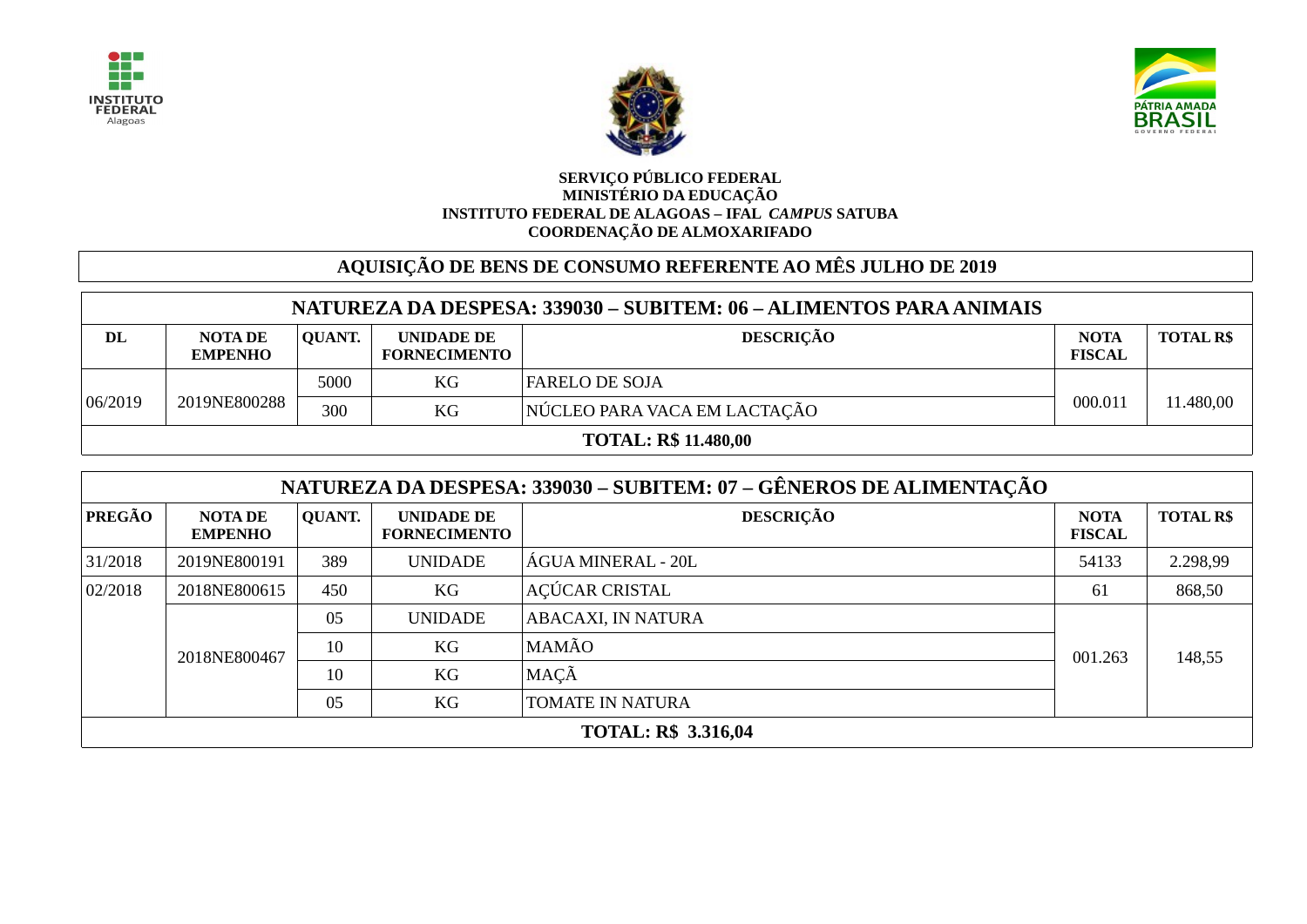| NATUREZA DA DESPESA: 339030 – SUBITEM: 11 – MATERIAL QUÍMICO           |                                  |               |                                          |                                                               |                              |                  |  |  |  |  |
|------------------------------------------------------------------------|----------------------------------|---------------|------------------------------------------|---------------------------------------------------------------|------------------------------|------------------|--|--|--|--|
| DL                                                                     | <b>NOTA DE</b><br><b>EMPENHO</b> | <b>QUANT.</b> | <b>UNIDADE DE</b><br><b>FORNECIMENTO</b> | <b>DESCRIÇÃO</b>                                              | <b>NOTA</b><br><b>FISCAL</b> | <b>TOTAL R\$</b> |  |  |  |  |
| 05/2019                                                                | 2019NE800289                     | 500           | <b>UNIDADE</b>                           | PASTILHA EM HIPOCLORITO DE CÁLCIO, PARA TRATAMENTO DE<br>ÁGUA | 011.031                      | 3.104,00         |  |  |  |  |
|                                                                        | <b>TOTAL: R\$ 3.104,00</b>       |               |                                          |                                                               |                              |                  |  |  |  |  |
| NATUREZA DA DESPESA: 339030 - SUBITEM: 21 - MATERIAL DE COPA E COZINHA |                                  |               |                                          |                                                               |                              |                  |  |  |  |  |
| <b>PREGÃO</b>                                                          | <b>NOTA DE</b><br><b>EMPENHO</b> | <b>QUANT.</b> | <b>UNIDADE DE</b><br><b>FORNECIMENTO</b> | <b>DESCRIÇÃO</b>                                              | <b>NOTA</b><br><b>FISCAL</b> | <b>TOTAL R\$</b> |  |  |  |  |
|                                                                        |                                  | 05            | <b>UNIDADE</b>                           | CALDEIRÃO EM ALUMÍNIO CAPACIDADE DE 60L COM TAMPA             | 001.059                      | 2.235,71         |  |  |  |  |
| 04/2018                                                                | 2019NE800180                     | 05            | <b>UNIDADE</b>                           | CAÇAROLA EM ALUMÍNIO CAPACIDADE 40L COM TAMPA                 |                              |                  |  |  |  |  |
|                                                                        |                                  | 05            | <b>UNIDADE</b>                           | CAÇAROLA EM ALUMÍNIO CAPACIDADE DE 20,4L COM TAMPA            |                              |                  |  |  |  |  |
|                                                                        |                                  | 02            | <b>UNIDADE</b>                           | FRIGIDEIRA EM ALUMÍNIO TIPO FUNDA DIÂMETRO 25 CM              |                              |                  |  |  |  |  |
|                                                                        |                                  | 05            | <b>UNIDADE</b>                           | PANELA EM ALUMÍNIO CAPACIDADE 5L COM TAMPA                    |                              |                  |  |  |  |  |
|                                                                        |                                  | 05            | <b>UNIDADE</b>                           | CESTO ESCORREDOR MULTIUSO DIÂMETRO 23,5 CM                    |                              | 1.015,40         |  |  |  |  |
|                                                                        | 2019NE800182                     | 20            | <b>UNIDADE</b>                           | COPO MEDIDOR 500 ML MATERIAL EM POLIPROPILENO                 | 002.709                      |                  |  |  |  |  |
|                                                                        |                                  | 20            | <b>UNIDADE</b>                           | PENEIRA EM INOX COM 26 X 3,5 X 7 CM                           |                              |                  |  |  |  |  |
|                                                                        |                                  | 05            | <b>UNIDADE</b>                           | PRANCHA ALIMENTOS, VIDRO TEMPERADO OVAL                       |                              |                  |  |  |  |  |
|                                                                        |                                  | 10            | <b>UNIDADE</b>                           | TIGELA EM INOX PARA PREPARO DE MASSAS                         |                              |                  |  |  |  |  |
|                                                                        |                                  | 15            | <b>UNIDADE</b>                           | <b>FACA INOX PARA DESOSSA</b>                                 |                              |                  |  |  |  |  |
|                                                                        | 2019NE800181                     | 02            | <b>UNIDADE</b>                           | <b>GARRAFA TÉRMICA EM AÇO INOX</b>                            | 001057                       | 1.441,05         |  |  |  |  |
|                                                                        |                                  | 20            | <b>UNIDADE</b>                           | LEITEIRA DE INOX 2 LITROS                                     |                              |                  |  |  |  |  |
|                                                                        |                                  | 20            | <b>UNIDADE</b>                           | PÁ PARA CALDEIRÃO PLANA, EM POLIETILENO TAMANHO MÉDIO         |                              | 1.845,80         |  |  |  |  |
|                                                                        | 2019NE800306                     | 20            | <b>UNIDADE</b>                           | PÁ PARA CALDEIRÃO PLANA, TAMANHO PEQUENO EM POLIETILENO       | 006550                       |                  |  |  |  |  |
|                                                                        |                                  |               |                                          | <b>TOTAL: R\$ 6.537,96</b>                                    |                              |                  |  |  |  |  |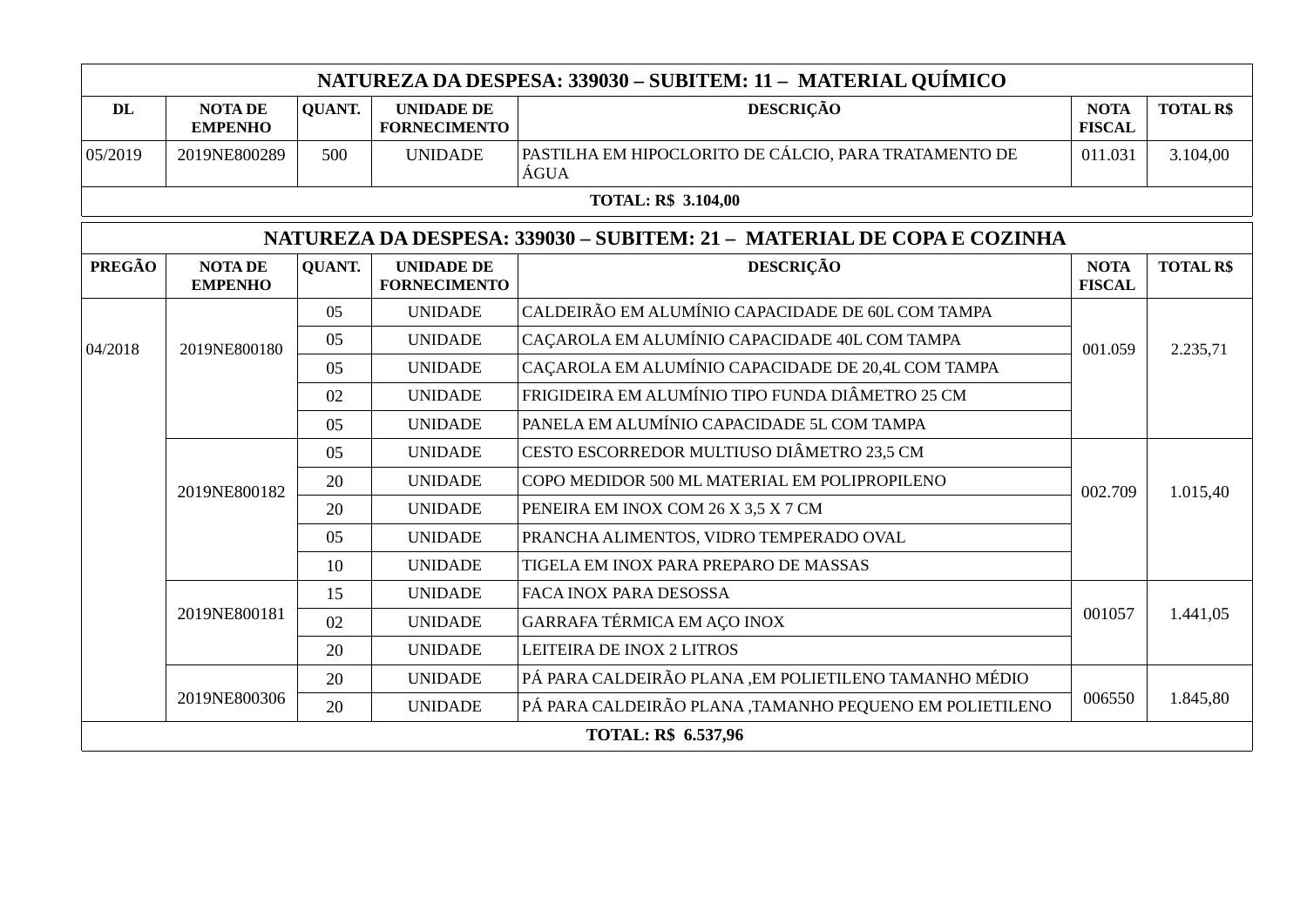|               |                                  |               |                                          | NATUREZA DA DESPESA: 339030 – SUBITEM: 22 - MATERIAL DE LIMPEZA E PRODUTOS DE HIGIENIZAÇÃO |                              |                  |
|---------------|----------------------------------|---------------|------------------------------------------|--------------------------------------------------------------------------------------------|------------------------------|------------------|
| <b>PREGÃO</b> | <b>NOTA DE</b><br><b>EMPENHO</b> | <b>QUANT.</b> | <b>UNIDADE DE</b><br><b>FORNECIMENTO</b> | <b>DESCRIÇÃO</b>                                                                           | <b>NOTA</b><br><b>FISCAL</b> | <b>TOTAL R\$</b> |
|               |                                  | 100           | <b>PACOTE</b>                            | COPO DESCARTÁVEL 80ML PACOTE 100 UND                                                       |                              |                  |
|               |                                  | 200           | <b>UNIDADE</b>                           | DESINFETANTE 500 ML                                                                        |                              |                  |
| 08/2017       | 2018NE800648                     | 30            | <b>BOMBONA</b>                           | DESINFETANTE LÍQUIDO, BOMBONA DE 5 LITROS                                                  | 009041                       | 2.750,19         |
|               |                                  | 120           | <b>UNIDADE</b>                           | DETERGENTE NEUTRO EMB. COM 500ML                                                           |                              |                  |
|               |                                  | 10            | <b>BOMBONA</b>                           | DETERGENTE NEUTRO EMBALAGEM COM 5 LITROS                                                   |                              |                  |
|               |                                  | 100           | <b>UNIDADE</b>                           | FLANELA 40X60CM 100% ALGODÃO                                                               |                              |                  |
|               |                                  | 15            | <b>UNIDADE</b>                           | PÁ PARA LIXO DE PLÁSTICO                                                                   |                              |                  |
|               |                                  | 253           | <b>UNIDADE</b>                           | SABÃO EM PÓ EMBALAGEM COM 1KG                                                              |                              |                  |
|               |                                  | 15            | KG                                       | SODA CÁUSTICA EM ESCAMAS POTE COM 1KG                                                      |                              |                  |
|               |                                  | 50            | <b>UNIDADE</b>                           | VASSOURA CERDAS DE NAYLON CEPA 30 CM CABO ROSQUEADO                                        |                              |                  |
|               |                                  | 05            | <b>UNIDADE</b>                           | VASSOURINHA TIPO ESPANADOR                                                                 |                              |                  |
|               |                                  | 100           | <b>UNIDADE</b>                           | ÁLCOOL GEL, 1000ML                                                                         |                              |                  |
|               |                                  | 125           | <b>PACOTE</b>                            | COPO DESCARTÁVEL 80ML PACOTE 100 UND                                                       |                              |                  |
|               |                                  | 200           | <b>UNIDADE</b>                           | DESINFETANTE 500 ML                                                                        |                              |                  |
|               |                                  | 120           | <b>UNIDADE</b>                           | DETERGENTE NEUTRO EMB. COM 500ML                                                           |                              |                  |
|               | 2018NE800241                     | 20            | <b>BOMBONA</b>                           | DETERGENTE NEUTRO EMBALAGEM COM 5 LITROS                                                   | 009040                       | 2.104,60         |
|               |                                  | 15            | <b>UNIDADE</b>                           | ESCOVA DE LIMPEZA TAMANHO MÉDIO                                                            |                              |                  |
|               |                                  | 100           | <b>UNIDADE</b>                           | FLANELA 40X60CM 100% ALGODÃO                                                               |                              |                  |
|               |                                  | 10            | <b>LITRO</b>                             | HIPOCLORITO DE SÓDIO 12%                                                                   |                              |                  |
|               |                                  | 50            | <b>UNIDADE</b>                           | LIMPA VIDRO 500ML                                                                          |                              |                  |
|               |                                  | 50            | PAR                                      | LUVA DE BORRACHA - TAM M                                                                   |                              |                  |
|               |                                  | 50            | PAR                                      | LUVA DE LÁTEX AMARELA TAMANHO G                                                            |                              |                  |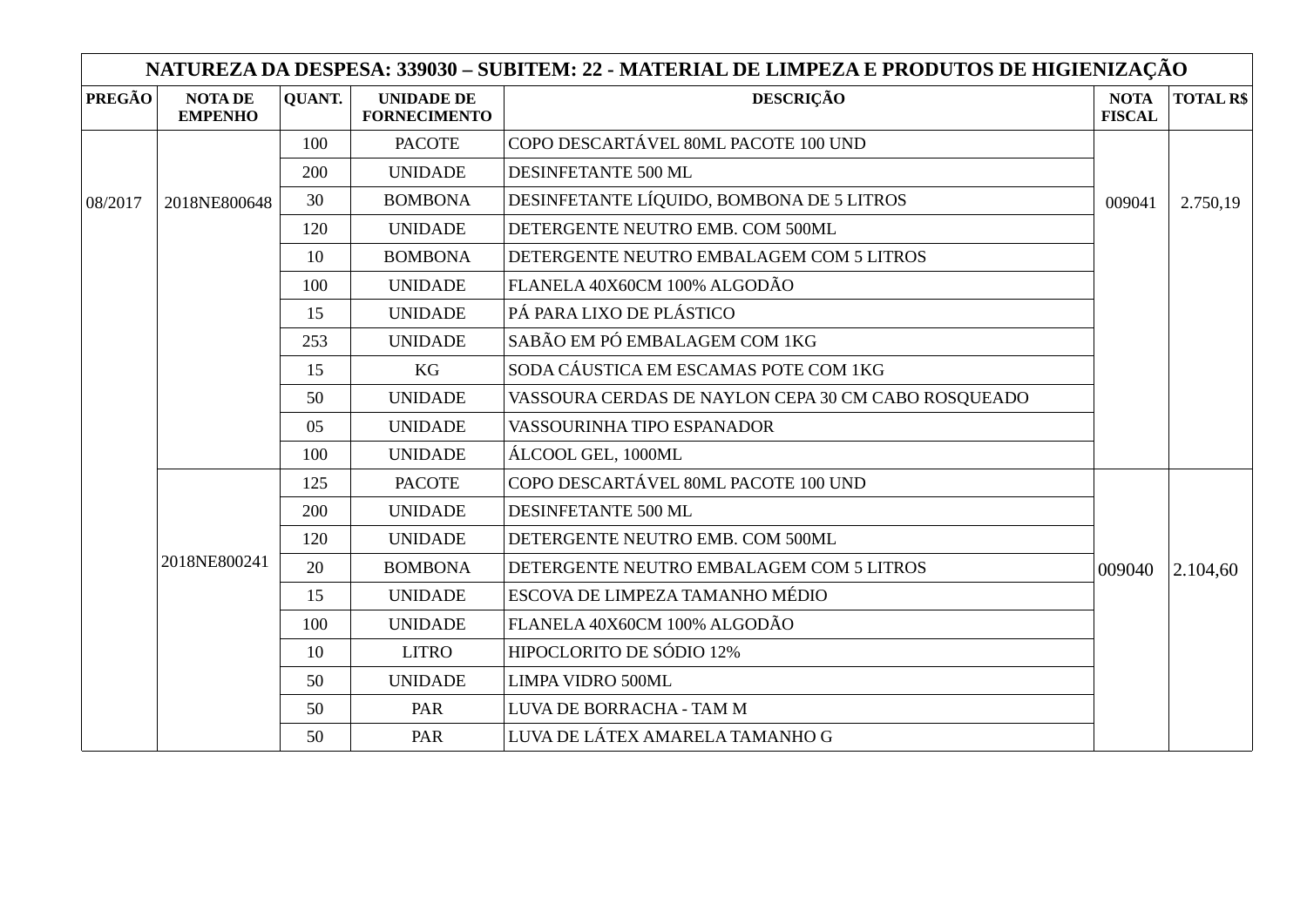|                            | 15  | <b>UNIDADE</b> | PÁ PARA LIXO DE PLÁSTICO                            |  |  |  |  |
|----------------------------|-----|----------------|-----------------------------------------------------|--|--|--|--|
|                            | 100 | <b>UNIDADE</b> | SABÃO EM PO EMBALAGEM COM 1KG                       |  |  |  |  |
|                            | 100 | <b>UNIDADE</b> | SABÃO EM PÓ, CAIXA 500G                             |  |  |  |  |
|                            | 30  | <b>UNIDADE</b> | VASSOURA CERDAS DE NAYLON CEPA 30 CM CABO ROSQUEADO |  |  |  |  |
| <b>TOTAL: R\$ 4,854,79</b> |     |                |                                                     |  |  |  |  |

|               | NATUREZA DA DESPESA: 339030 - SUBITEM: 24 - MATERIAL PARA MANUTENÇÃO DE BENS IMÓVEIS |               |                                          |                                                                |                              |                  |  |  |  |
|---------------|--------------------------------------------------------------------------------------|---------------|------------------------------------------|----------------------------------------------------------------|------------------------------|------------------|--|--|--|
| <b>PREGÃO</b> | <b>NOTADE</b><br><b>EMPENHO</b>                                                      | <b>QUANT.</b> | <b>UNIDADE DE</b><br><b>FORNECIMENTO</b> | <b>DESCRIÇÃO</b>                                               | <b>NOTA</b><br><b>FISCAL</b> | <b>TOTAL R\$</b> |  |  |  |
|               |                                                                                      | 03            | <b>UNIDADE</b>                           | CAIXA D'ÁGUA DE POLIETILENO COM TAMPA 500 LITRO.               |                              |                  |  |  |  |
|               |                                                                                      | 400           | <b>UNIDADE</b>                           | CHULA ANEL DE VEDAÇÃO 16MM                                     |                              |                  |  |  |  |
|               |                                                                                      | 150           | <b>UNIDADE</b>                           | CONECTOR INICIAL COM ANEL P/ MANGUEIRA DE IRRIGAÇÃO DE 16MM    |                              |                  |  |  |  |
| 28/2017       | 400<br>2019NE800102                                                                  |               | <b>UNIDADE</b>                           | CONJUNTO MICROASPERSOR (ESTACA, BAILARINA E ETC) VAZÃO 45 A 60 | 4.503,75<br>761              |                  |  |  |  |
|               |                                                                                      | 02            | <b>UNIDADE</b>                           | FILTRO DE DISCO Y 1                                            |                              |                  |  |  |  |
|               |                                                                                      | 100           | <b>UNIDADE</b>                           | FINAL DE LINHA (TAMPÃO) COM ROSCA P/ MANGUEIRA DE IRRIGAÇÃO    |                              |                  |  |  |  |
|               |                                                                                      | 25            | <b>UNIDADE</b>                           | INICIAL COM REGISTRO E ANEL DE 16MM DE BITOLA                  |                              |                  |  |  |  |
|               |                                                                                      | 25            | <b>UNIDADE</b>                           | INICIAL COM REGISTRO E PORCA DE 16MM DE BITOLA                 |                              |                  |  |  |  |
|               |                                                                                      | 25            | <b>UNIDADE</b>                           | INICIAL COM REGISTRO, ANEL E ROSCA 3/4 DE 16MM DE BITOLA       |                              |                  |  |  |  |
|               |                                                                                      | 25            | <b>UNIDADE</b>                           | INICIAL COM REGISTRO, PORCA E ROSCA 3/4 DE 16MM DE BITOLA      |                              |                  |  |  |  |
|               |                                                                                      | 25            | <b>UNIDADE</b>                           | <b>INICIAL RANHURADO EM Y DE 16MM</b>                          |                              |                  |  |  |  |
|               |                                                                                      | 03            | <b>UNIDADE</b>                           | <b>INJETOR DE FERTILIZANTES TIPO VENTURI 1</b>                 |                              |                  |  |  |  |
|               |                                                                                      | 03            | <b>UNIDADE</b>                           | <b>INJETOR DE FERTILIZANTES TIPO VENTURI 3/4</b>               |                              |                  |  |  |  |
|               |                                                                                      | 50            | <b>UNIDADE</b>                           | LUVA SOLDÁVEL DE 50MM                                          |                              |                  |  |  |  |
|               |                                                                                      | 1000          | <b>UNIDADE</b>                           | TIJOLO CERÂMICO COM 8 FUROS, DE 1ª QUALIDADE                   |                              |                  |  |  |  |
| 06/2018       | 2018NE800676                                                                         | 01            | LATÃO                                    | TINTA PARA USO INTERNO OU EXTERNO BRANCO GELO                  | 000.316                      | 648,00           |  |  |  |